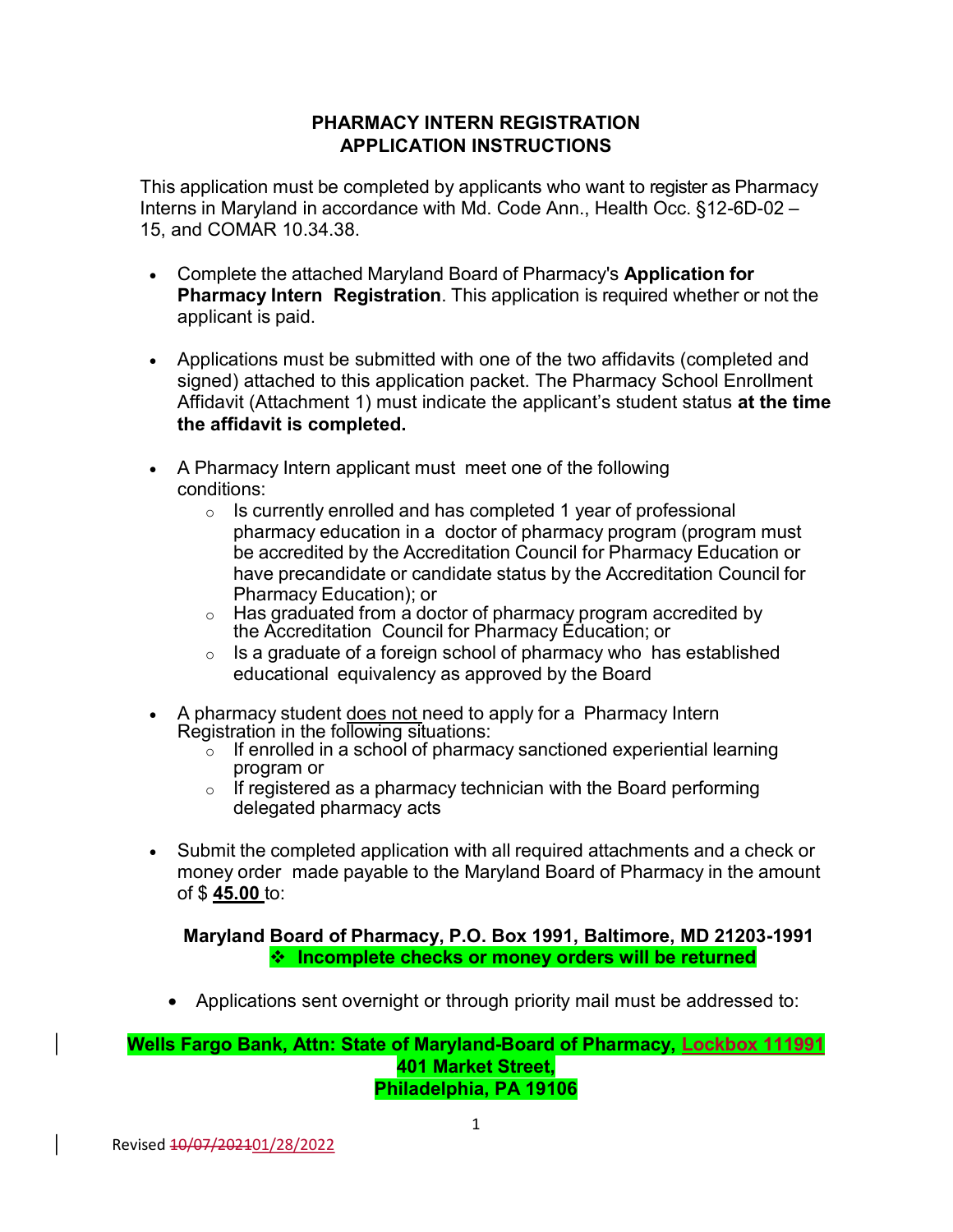## No applications with money orders or checks can be mail to the office.

NOTE: Your application will be good for one year from the date received by the Board. If you wish to obtain a registration and have not met all criteria within one year, your application will expire and you must resubmit an application and the applicable fees. Fees paid for expired applications will not be refunded or credited.

NOTE: The intern registration will expire on the last day of the birth month following 1 year after initial registration.

 Request a State of Maryland Criminal History Record Report from the Criminal Justice Information System ("CJIS"). CJIS will provide the report to the Board. Please do not include the CJIS report with the application.

NOTE: Your application will not be processed until the Board receives your completed CJIS report. Please review the in-depth CJIS instructions located on the Board's website at http://www.mdh.maryland.gov/pharmacy by clicking on the "Technician" tab and opening the Word document under general information. The CJIS instructions for pharmacy interns are the same as the CJIS instructions for pharmacy technicians.

- We recommend that applicants currently enrolled in their first year of professional pharmacy education **do not** submit their completed applications before May 1.
- Applicants who have not completed their first year of professional pharmacy education when they submit their application will not be registered as interns until the Board receives notification from their school that they have successfully completed their first year.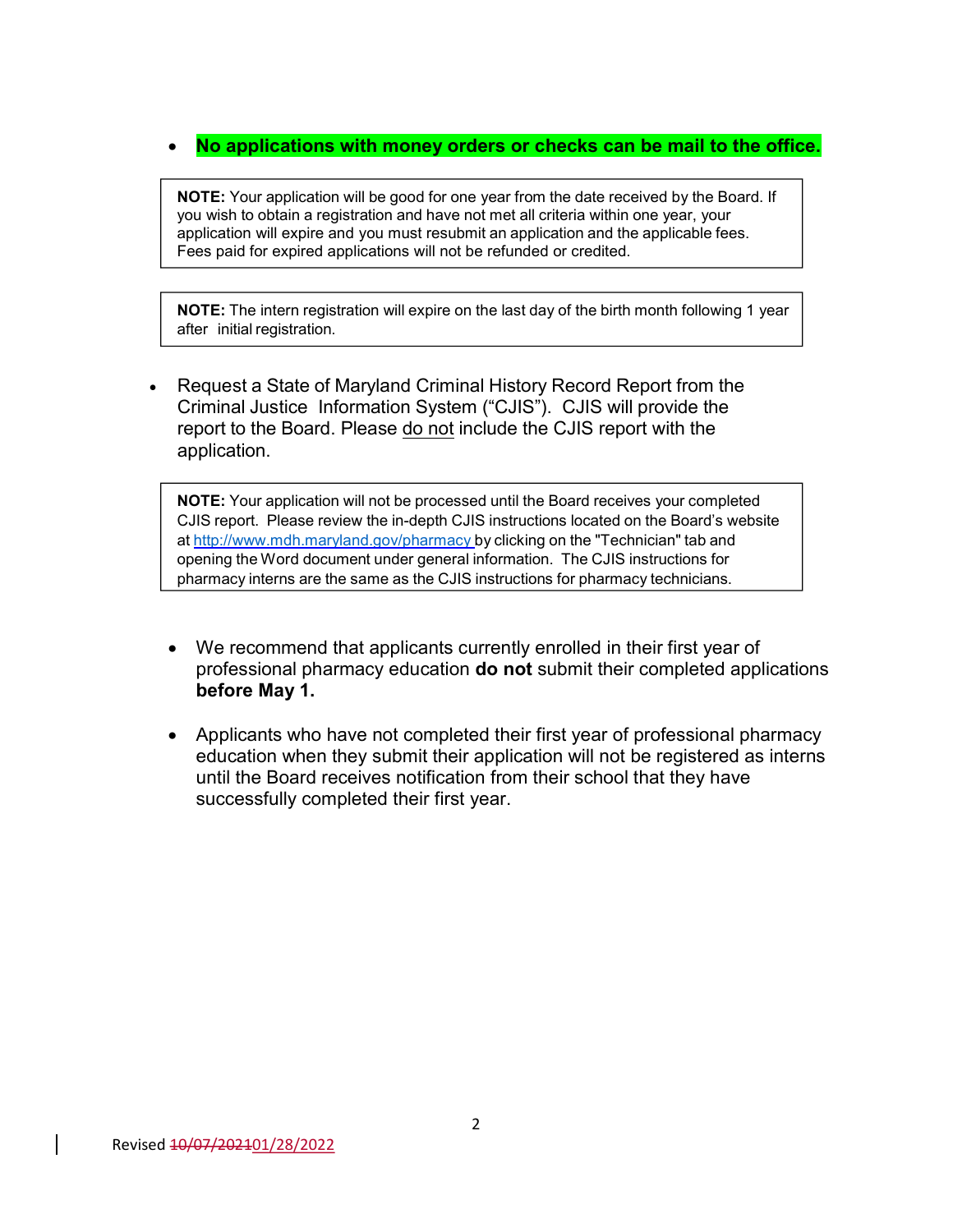• If you are interested in volunteering for the Emergency Preparedness Task Force, please visit http://dhmh.maryland.gov/pharmacy/Pages/emergency-preparednessinformation.aspx for more information and/or email MDresponds.dhmh@maryland.gov to register.

NOTE: Please allow four to six weeks for processing of your application.

NOTE: The application fee is a non-refundable, administrative fee.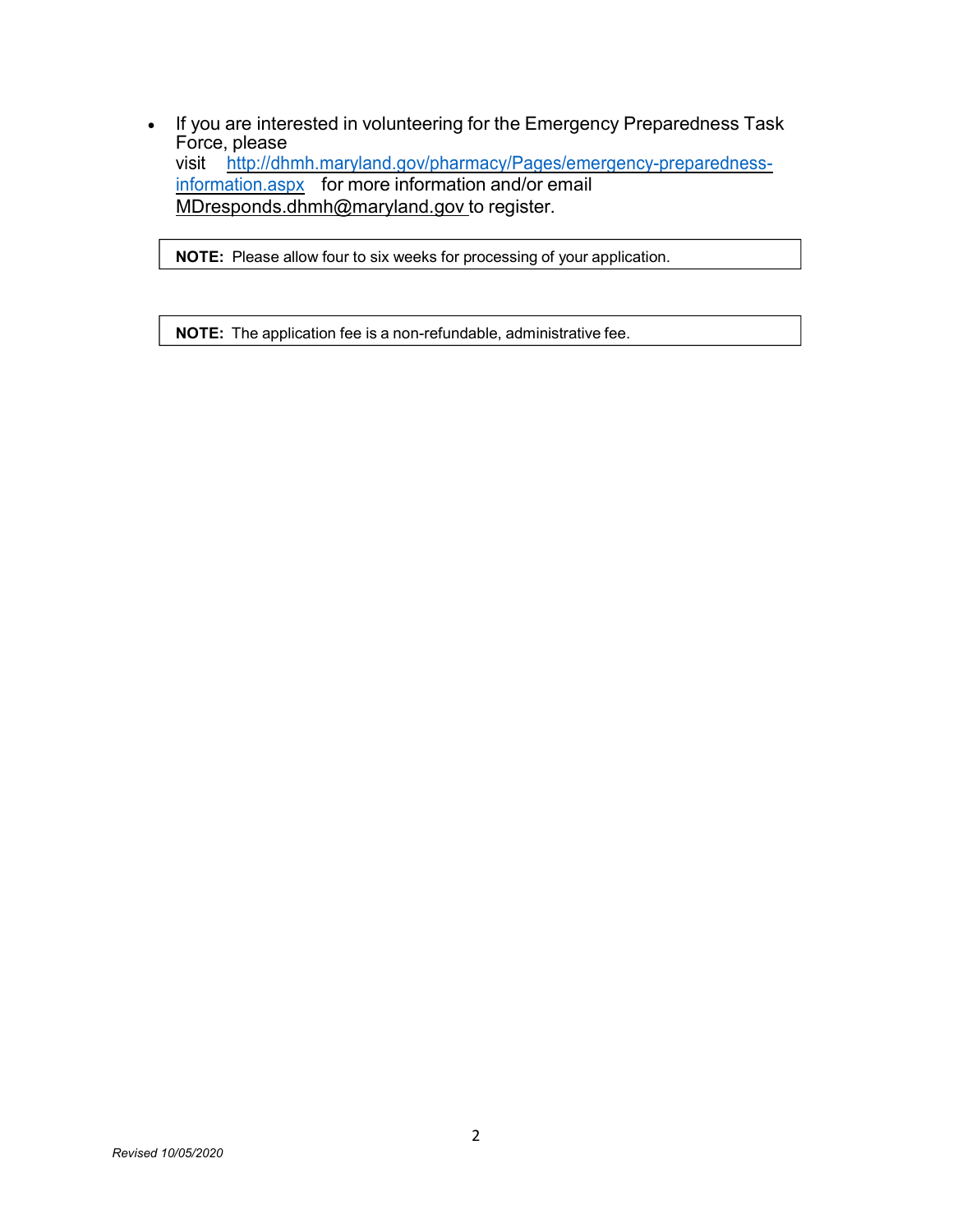4201 Patterson Avenue Baltimore MD 21215-2299 Phone: 410-764-4755 Fax: 410-358-6207 www.health.maryland.gov/pharmacy



## APPLICATION FOR PHARMACY INTERN REGISTRATION

Place a recent photograph in this space

> Attach a photograph showing your face, with a three quarter view. The photograph must be recent and in good condition.

NEW APPLICATION ☐Total Due: \$45.00

Please print clearly in ink or type in upper case letters only.

Complete all application sections and sign. **Incomplete forms will delay the** issuance of your license.

| submitting this application. | I certify that this is a photograph of me taken within the previous 180 days of |
|------------------------------|---------------------------------------------------------------------------------|
|                              |                                                                                 |

Applicant's Signature:

| 1. IDENTIFICATION CIMALE | <b>OFEMALE</b>  |      |
|--------------------------|-----------------|------|
| <b>First Name:</b>       |                 |      |
| <b>Middle / Maiden</b>   |                 |      |
| Name:                    |                 |      |
| <b>Last Name:</b>        |                 |      |
| <b>Application Date:</b> |                 |      |
| <b>Street Address:</b>   |                 |      |
| City:                    | State:          | Zip: |
| <b>Home Phone:</b>       |                 |      |
| <b>Work Phone:</b>       |                 |      |
| <b>Cell Phone:</b>       |                 |      |
| <b>Social Security</b>   |                 |      |
| Number:                  |                 |      |
| Date of Birth:           | <b>Place of</b> |      |
|                          | Birth:          |      |
| <b>Email Address:</b>    |                 |      |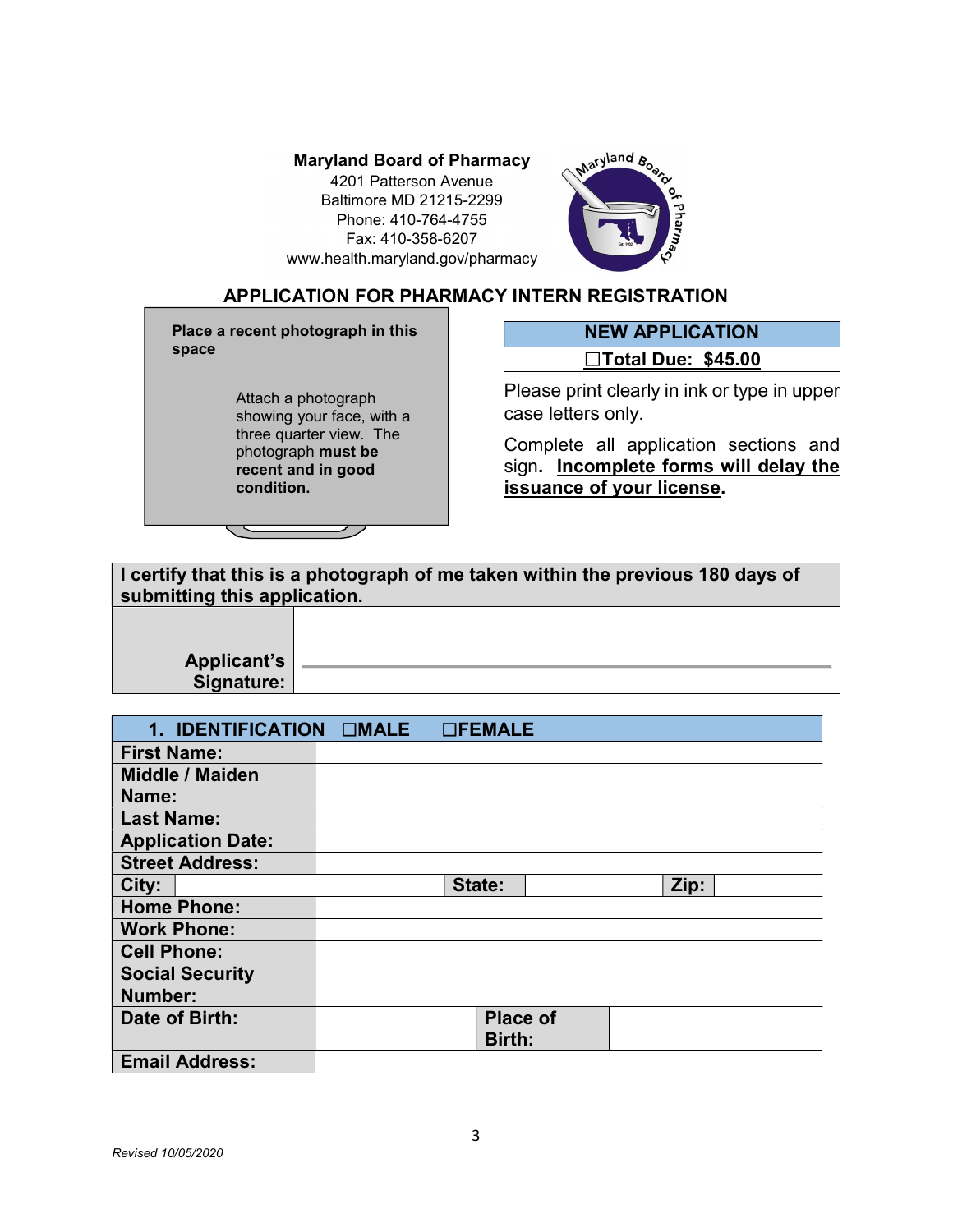|                 | 2. EMPLOYMENT INFORMATION |      |  |
|-----------------|---------------------------|------|--|
| <b>Employer</b> |                           |      |  |
| Name:           |                           |      |  |
| Date of Hire:   |                           |      |  |
| <b>Street</b>   |                           |      |  |
| <b>Address:</b> |                           |      |  |
| City:           | State:                    | Zip: |  |

| <b>3. CURRENT PHARMACY INTERN STATUS</b>                                          |  |  |
|-----------------------------------------------------------------------------------|--|--|
| Check the category that best describes your current pharmacy intern status.       |  |  |
| Applicant must provide the additional documentation needed to validate this       |  |  |
| status.                                                                           |  |  |
| Currently enrolled in a doctor of pharmacy program (pharmacy school) and has      |  |  |
| completed 1 year of professional pharmacy education in a doctor of pharmacy       |  |  |
| program (program must be accredited by the Accreditation Council for Pharmacy     |  |  |
| Education or have precandidate or candidate status by the Accreditation Council   |  |  |
| for Pharmacy Education): Must provide proof of enrollment utilizing               |  |  |
| Attachment 1: Pharmacy School Enrollment Affidavit.                               |  |  |
| Has graduated from a doctor of pharmacy program accredited by the Accreditation   |  |  |
| Council for Pharmacy Education: Must provide proof of graduation utilizing        |  |  |
| Attachment 2: Pharmacy School Graduation Affidavit.                               |  |  |
| Is a graduate of a foreign school of pharmacy who (1) has established educational |  |  |
| equivalency as approved by the Board and (2) has passed an examination of oral    |  |  |
| English approved by the Board: Must provide a copy of your original Foreign       |  |  |
| <b>Pharmacy Graduate Examination Committee (FPGEC) Certificate.</b>               |  |  |

|                                  | <b>4. PHARMACY SCHOOL INFORMATION</b> |          |  |
|----------------------------------|---------------------------------------|----------|--|
| <b>School Name:</b>              |                                       |          |  |
| <b>School Address (Including</b> |                                       |          |  |
| Country):                        |                                       |          |  |
| <b>School Phone Number:</b>      |                                       |          |  |
| <b>Graduation Date:</b>          |                                       |          |  |
| <b>Dates Attended:</b>           |                                       |          |  |
| <b>Degree Received:</b>          | コBS Pharm.                            | Pharm D. |  |
| <b>Is the School ACPE</b>        | $\neg$ YES<br>$\Box$ NO               |          |  |
| <b>Accredited?</b>               |                                       |          |  |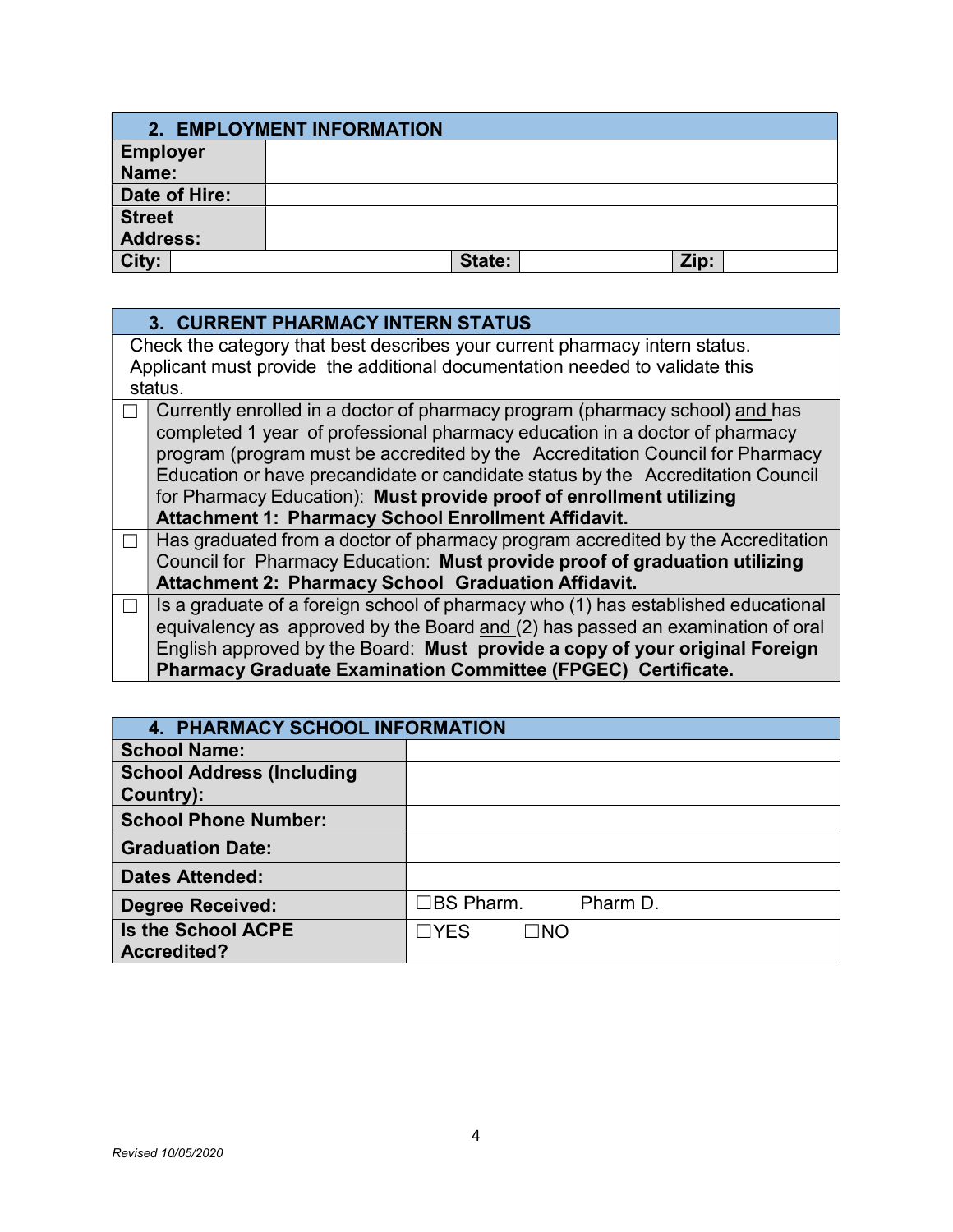| <b>5. REGISTRATION / LICENSURE HISTORY</b> |
|--------------------------------------------|
|                                            |

Have you applied for pharmacy registration or licensure in any other state? ☐YES ☐NO

If YES, disclose all places, dates and results below. Attach additional sheets if necessary.

| <b>Name of State</b> | <b>Date of Application</b>                   | <b>Registration/License</b><br>Issued? |             |
|----------------------|----------------------------------------------|----------------------------------------|-------------|
|                      |                                              | $\Box YFS$                             | $\sqcap$ NO |
| <b>Date Licensed</b> | <b>Registration/License</b><br><b>Number</b> | In Good Standing?                      |             |
|                      |                                              | <b>IVES</b>                            | ∩וח         |

| <b>Name of State</b> | <b>Date of Application</b>                   | <b>Registration/License</b><br>Issued? |
|----------------------|----------------------------------------------|----------------------------------------|
|                      |                                              | $\Box YFS$<br>⊓NO                      |
| <b>Date Licensed</b> | <b>Registration/License</b><br><b>Number</b> | In Good Standing?                      |
|                      |                                              | ⊟YFS<br>∩מר                            |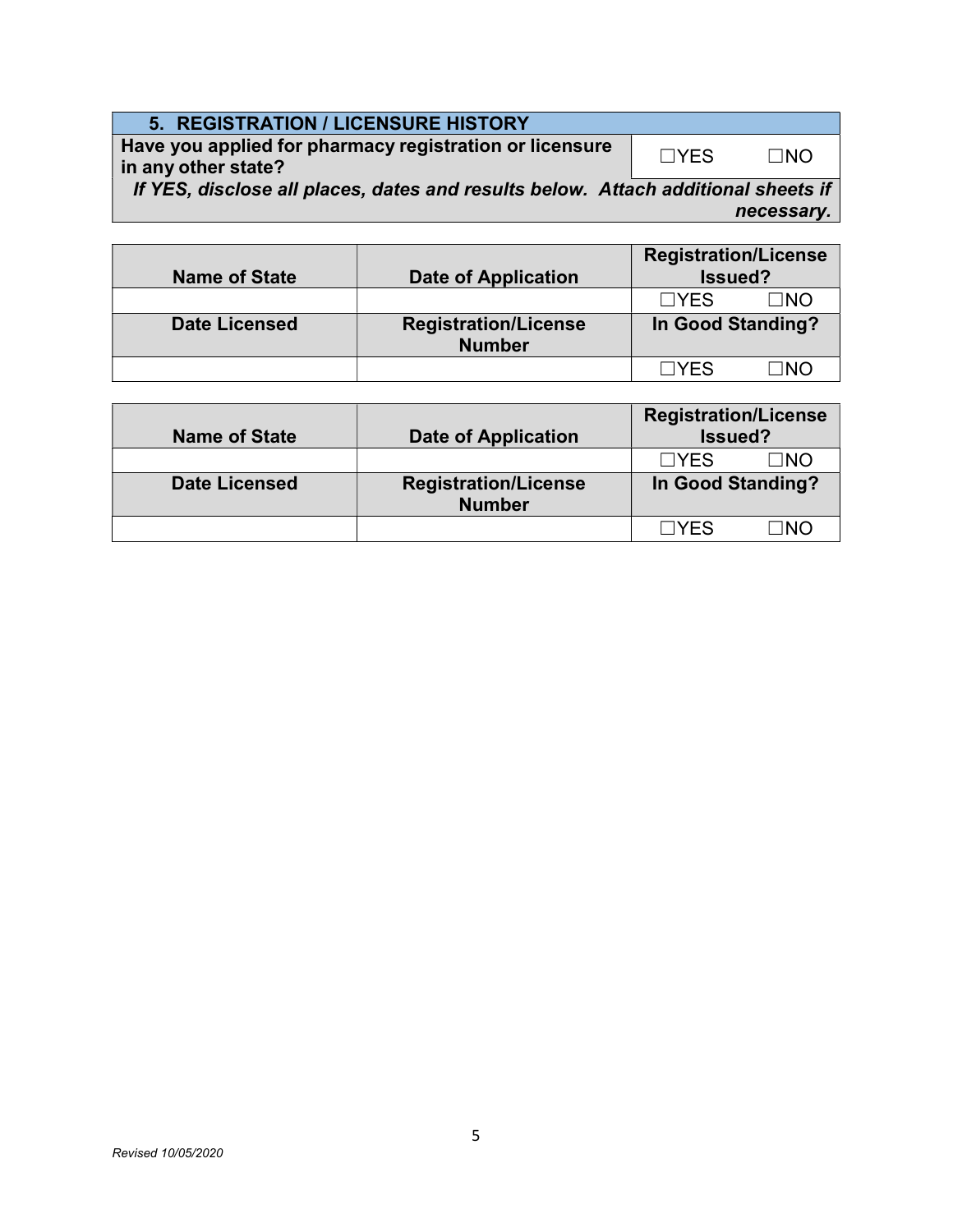| <b>6. PERSONAL ATTESTATION QUESTIONS</b>                                              |                 |              |
|---------------------------------------------------------------------------------------|-----------------|--------------|
| Please read this section carefully and answer the following questions related to your |                 |              |
| practice as a pharmacy intern. If you answer "yes" to any question, please provide a  |                 |              |
| detailed explanation (attach additional pages if necessary) and supporting            |                 |              |
| documentation. Failure to provide complete and correct information may result in      |                 |              |
| delay, or denial, of your application for registration                                |                 |              |
| 1. Has any state licensing or disciplinary board (including                           |                 |              |
| Maryland) or any similar agency in the Armed Forces,                                  |                 |              |
| denied your application for a registration,                                           |                 |              |
| reinstatement or renewal, or taken any formal                                         | $\Box$ YES      | $\square$ NO |
| disciplinary action against any registration or license                               |                 |              |
| held by you? Such actions include, but are not limited                                |                 |              |
| to, reprimand, suspension, or revocation.                                             |                 |              |
| Has any state licensing or disciplinary board (including<br>2.                        |                 |              |
| Maryland) or similar agency in the Armed Forces filed                                 | $\Box$ YES      | $\Box$ NO    |
| any complaints or charges against you or investigated                                 |                 |              |
| you for any reason?                                                                   |                 |              |
| 3 <sub>1</sub><br>Have you surrendered or failed to renew a healthcare                | $\Box$ YES      | $\square$ NO |
| registration or license in any state?                                                 |                 |              |
| Have you ever withdrawn your application for a<br>4.                                  |                 |              |
| pharmacy intern registration or other health                                          | $\Box$ YES      | $\square$ NO |
| professional license?<br>Has your employment by any pharmacy, clinic,<br>5.           |                 |              |
| healthcare practice, or wholesale drug distributor<br>$\Box$ YES<br>$\square$ NO      |                 |              |
| been terminated for disciplinary reasons?                                             |                 |              |
| Have you committed a criminal act for which you pled<br>6.                            |                 |              |
| guilty or nolo contendere (see definition below), or for                              |                 |              |
| which you were convicted or received probation before                                 | $\Box$ YES      | $\Box$ NO    |
| judgment?                                                                             |                 |              |
| 7.<br>Excluding minor traffic violations are you currently                            |                 |              |
| under arrest or released on bond, or are there any                                    |                 |              |
| current or pending charges against you in any court of                                | $\sqsupset$ YES | $\Box$ NO    |
| law?                                                                                  |                 |              |
| Have you committed an offense involving alcohol or<br>8.                              |                 |              |
| controlled substances to which you pled guilty or nolo                                | $\Box$ YES      | $\square$ NO |
| contendere, or for which you were convicted or                                        |                 |              |
| received probation before judgment?                                                   |                 |              |
| Do you have a physical or mental condition that may<br>9.                             | $\Box$ YES      | $\square$ NO |
| impair your ability to practice as a pharmacy intern?                                 |                 |              |
| 10.<br>Has your ability to practice as a pharmacy intern been                         | $\Box$ YES      | $\square$ NO |
| affected by the use of any type of drug or alcohol?                                   |                 |              |

\*\* Nolo contendere- A plea in a criminal case which has a similar legal effect as pleading guilty. The defendant does not admit or deny the charges, but a fine or sentence may be imposed based on this plea.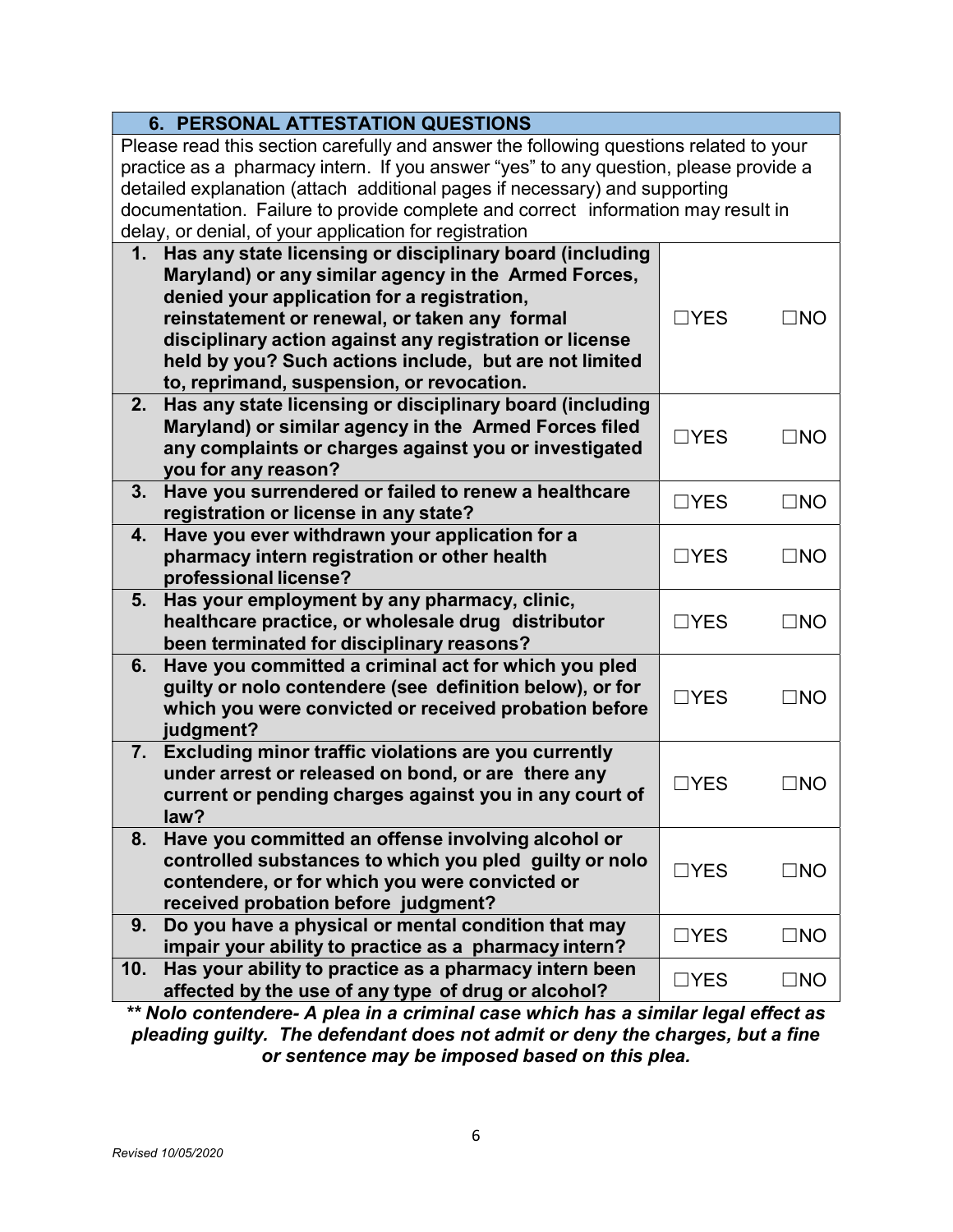I affirm that the information I have given in answer to these questions is true and correct to the best of my knowledge and belief. I have read the Maryland Pharmacy Act, Section 12-101 et. seq., Health Occupations Article, Annotated Code of Maryland, and Board regulations, COMAR 10.34.01 et seq., and if licensed, I agree to practice pharmacy in accordance with laws of Maryland.

| <b>Signature:</b> |  |
|-------------------|--|
| Date:             |  |

|                                  | 7. STATE CRIMINAL HISTORY RECORDS CHECK                                       |  |  |  |
|----------------------------------|-------------------------------------------------------------------------------|--|--|--|
|                                  | I affirm that I submitted a request for a State Criminal<br>$\Box$ YFS<br>∃NC |  |  |  |
| <b>History Records Check on:</b> |                                                                               |  |  |  |
| <b>Applicant's</b>               |                                                                               |  |  |  |
| Name:                            |                                                                               |  |  |  |
|                                  |                                                                               |  |  |  |
|                                  |                                                                               |  |  |  |
| <b>Applicant's</b>               |                                                                               |  |  |  |
| Signature:                       |                                                                               |  |  |  |
| Date:                            |                                                                               |  |  |  |

| 8. LIST OF DESIGNEES                                          |                                                                              |  |  |  |
|---------------------------------------------------------------|------------------------------------------------------------------------------|--|--|--|
|                                                               | If applicable, list the names of person and/or entity that you authorize the |  |  |  |
|                                                               | Board to release information about your application:                         |  |  |  |
| <b>Name of Organization</b><br><b>Name of Person</b><br>Title |                                                                              |  |  |  |
|                                                               |                                                                              |  |  |  |
|                                                               |                                                                              |  |  |  |
|                                                               |                                                                              |  |  |  |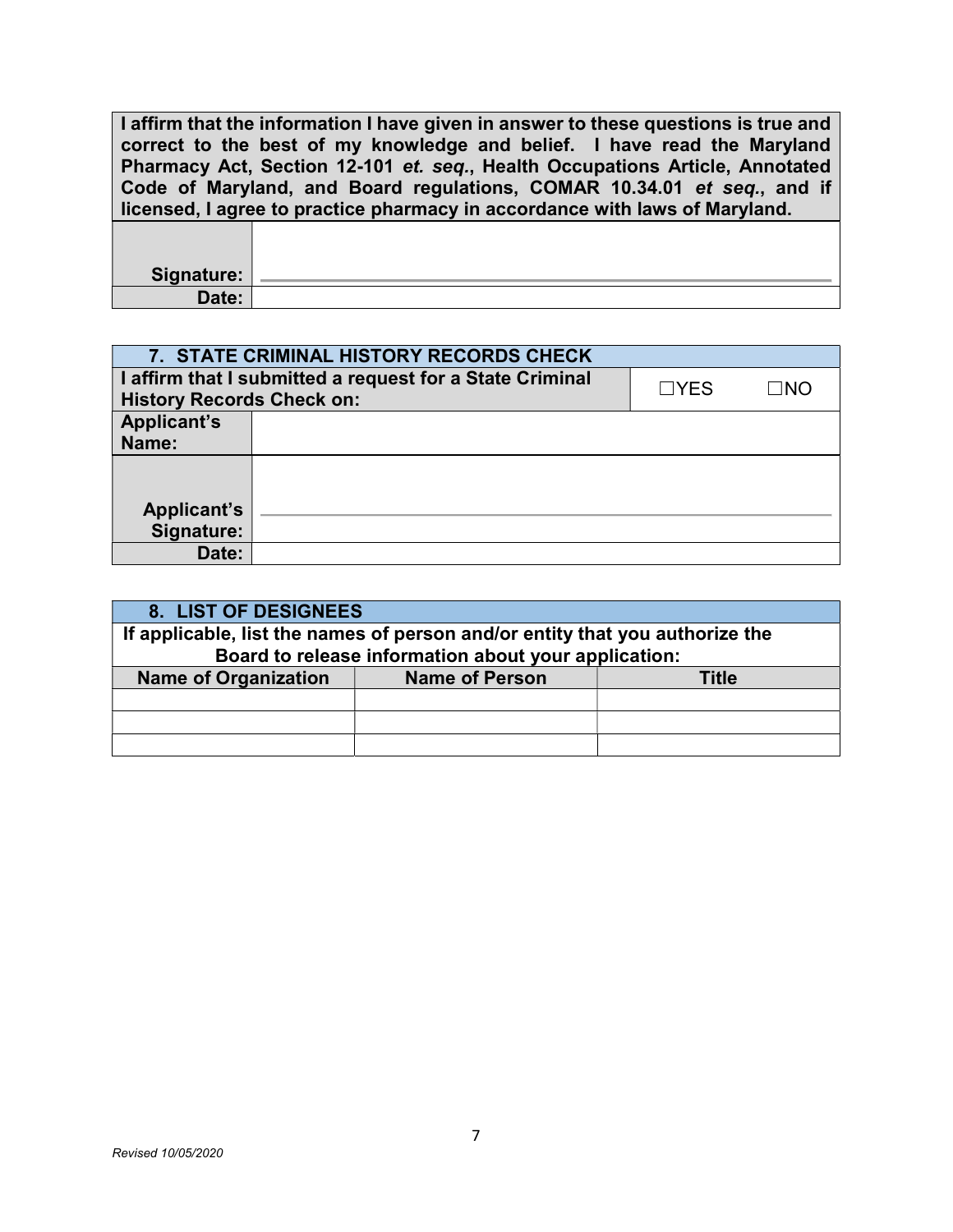| 9. APPLICATION CHECKLIST                                                                                                                                                                                                                                                                                       |            |           |
|----------------------------------------------------------------------------------------------------------------------------------------------------------------------------------------------------------------------------------------------------------------------------------------------------------------|------------|-----------|
| <b>Application Fee</b>                                                                                                                                                                                                                                                                                         | $\Box$ YES | $\Box$ NO |
| <b>Recent Photograph</b>                                                                                                                                                                                                                                                                                       | $\Box$ YES | $\Box$ No |
| <b>Proof of Current Pharmacy School Enrollment-</b><br>Attachment 1 (if applicable)                                                                                                                                                                                                                            | $\Box$ YES | $\Box$ NO |
| Proof of Graduation from a Doctor of Pharmacy<br>Program—Attachment 2 (if applicable                                                                                                                                                                                                                           | $\Box$ YES | $\Box$ NO |
| Proof of Graduation from a foreign school of pharmacy,<br>passing board of pharmacy approved educational<br>equivalency requirement and passing a board<br>examination of oral English: copy of your original Foreign<br><b>Pharmacy Graduate Examination Committee (FPGEC)</b><br>Certificate (if applicable) | $\Box$ YES | INO       |
| <b>Birth Certificate or Other Proof of Birth Date</b>                                                                                                                                                                                                                                                          | $\Box$ YES | INO       |
| <b>CJIS Report or Proof of CJIS Report Reques</b>                                                                                                                                                                                                                                                              | YFS        | INC       |

| Would you like to receive license renewal notification via<br>email? | $\Box$ YES | $\Box$ NO |
|----------------------------------------------------------------------|------------|-----------|
| Would you like to be an emergency preparedness<br>volunteer?         | $\Box$ YES | $\Box$ NO |

| , do solemnly swear or affirm under the                                          |  |  |  |
|----------------------------------------------------------------------------------|--|--|--|
| penalties of perjury that I have personally completed this application, that the |  |  |  |
| foregoing information is true, correct and complete to the best of my knowledge  |  |  |  |
| and belief, and that I understand that any misrepresentation may constitute      |  |  |  |
| grounds for revoking this registration.                                          |  |  |  |
|                                                                                  |  |  |  |
|                                                                                  |  |  |  |

| Applicant's |  |
|-------------|--|
| Signature:  |  |
| Date:       |  |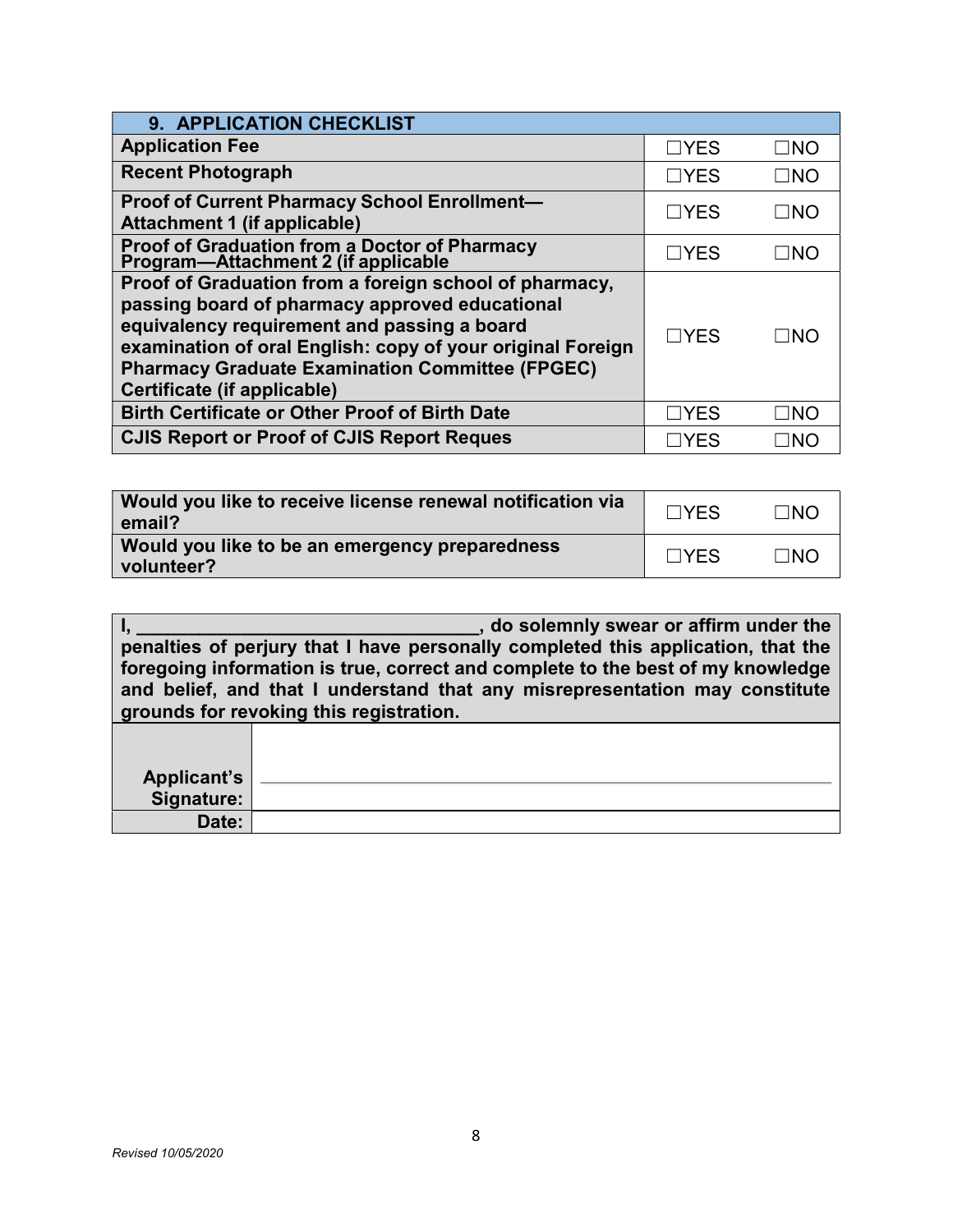# VOLUNTARY EQUAL OPPORTUNITY INFORMATION

To further its commitment to equal opportunity, the Board of Pharmacy requests applicants to VOLUNTARILY provide the following information. This information will be used for statistical purposes only by authorized personnel.

| <b>RACE:</b> | Are you of Hispanic or Latino origin?<br>(A person of Cuban, Mexican, Puerto Rican,<br>South or Central American, or other Spanish | $\Box$ YES | $\Box$ NO |  |
|--------------|------------------------------------------------------------------------------------------------------------------------------------|------------|-----------|--|
|              | culture or origin, regardless of race.)                                                                                            |            |           |  |

If you are not of Hispanic or Latino origin, select one or more of the following racial categories:

| 1. American Indian or Alaska Native (A person having origins in any<br>of the original peoples of North or South America, including<br>Central America, and who maintains tribal affiliations or<br>community attachment.) |  |
|----------------------------------------------------------------------------------------------------------------------------------------------------------------------------------------------------------------------------|--|
| 2. Asian (A person having origins in any of the original peoples of                                                                                                                                                        |  |
| the Far East, Southeast Asia, or the India subcontinent, including,                                                                                                                                                        |  |
| for example, Cambodia, China, India, Japan, Korea, Malaysia,                                                                                                                                                               |  |
| Pakistan, the Philippine Islands, Thailand, and Vietnam.)                                                                                                                                                                  |  |
| 3. Black or African American (A person having origins in any of the                                                                                                                                                        |  |
| black racial groups of Africa.)                                                                                                                                                                                            |  |
| 4. Native Hawaiian or other Pacific Islander (A person having origins                                                                                                                                                      |  |
| in the original peoples of Hawaii, Guam, Samoa, or other Pacific                                                                                                                                                           |  |
| Islands.)                                                                                                                                                                                                                  |  |
| 5. White (A person having origins in any of the original peoples of                                                                                                                                                        |  |
| Europe, the Middle East, or North Africa.)                                                                                                                                                                                 |  |
|                                                                                                                                                                                                                            |  |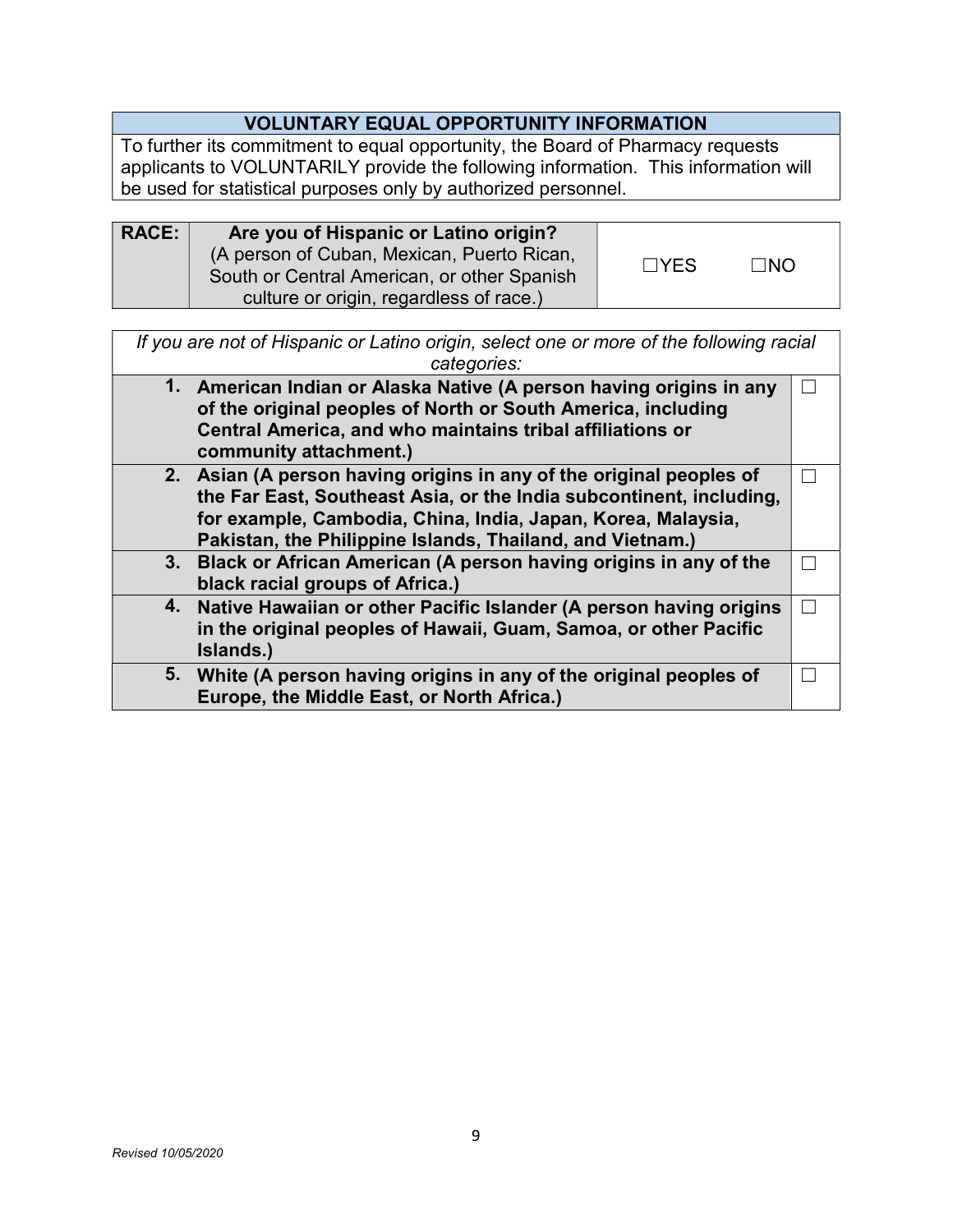## APPLICATION FOR PHARMACY INTERN

## ATTACHMENT 1

## PHARMACY SCHOOL ENROLLMENT AFFIDAVIT

| <b>Name of Applicant:</b>           |  |  |  |  |
|-------------------------------------|--|--|--|--|
| <b>School of Pharmacy:</b>          |  |  |  |  |
| <b>Address of School:</b>           |  |  |  |  |
| Year in School (Select one):        |  |  |  |  |
| <b>Expected Date of Graduation:</b> |  |  |  |  |
| <b>Social Security #:</b>           |  |  |  |  |

## STATEMENT OF PHARMACY SCHOOL ENROLLMENT \*\* This section must be completed by the school/college of pharmacy \*\*

This is to certify that

NAME OF STUDENT

 $\mathcal{L}_\text{max}$  and  $\mathcal{L}_\text{max}$  and  $\mathcal{L}_\text{max}$  and  $\mathcal{L}_\text{max}$  and  $\mathcal{L}_\text{max}$  and  $\mathcal{L}_\text{max}$ 

is currently enrolled at\_\_\_\_\_\_\_\_\_\_\_\_\_\_\_\_\_\_\_\_\_\_\_\_\_\_\_\_\_\_\_\_\_\_ School/College of **Pharmacy** 

| <b>Initial Enrollment Date:</b> |                    |
|---------------------------------|--------------------|
| <b>Projected Graduation</b>     |                    |
| Date:                           |                    |
| <b>School Address:</b>          |                    |
| <b>School Phone:</b>            | <b>SCHOOL SEAL</b> |
| Dean or Designee Name:          |                    |
| Title:                          |                    |
|                                 |                    |

| Dean or Designee<br>Signature: |  |
|--------------------------------|--|
| Date:                          |  |
| <b>Phone Number:</b>           |  |